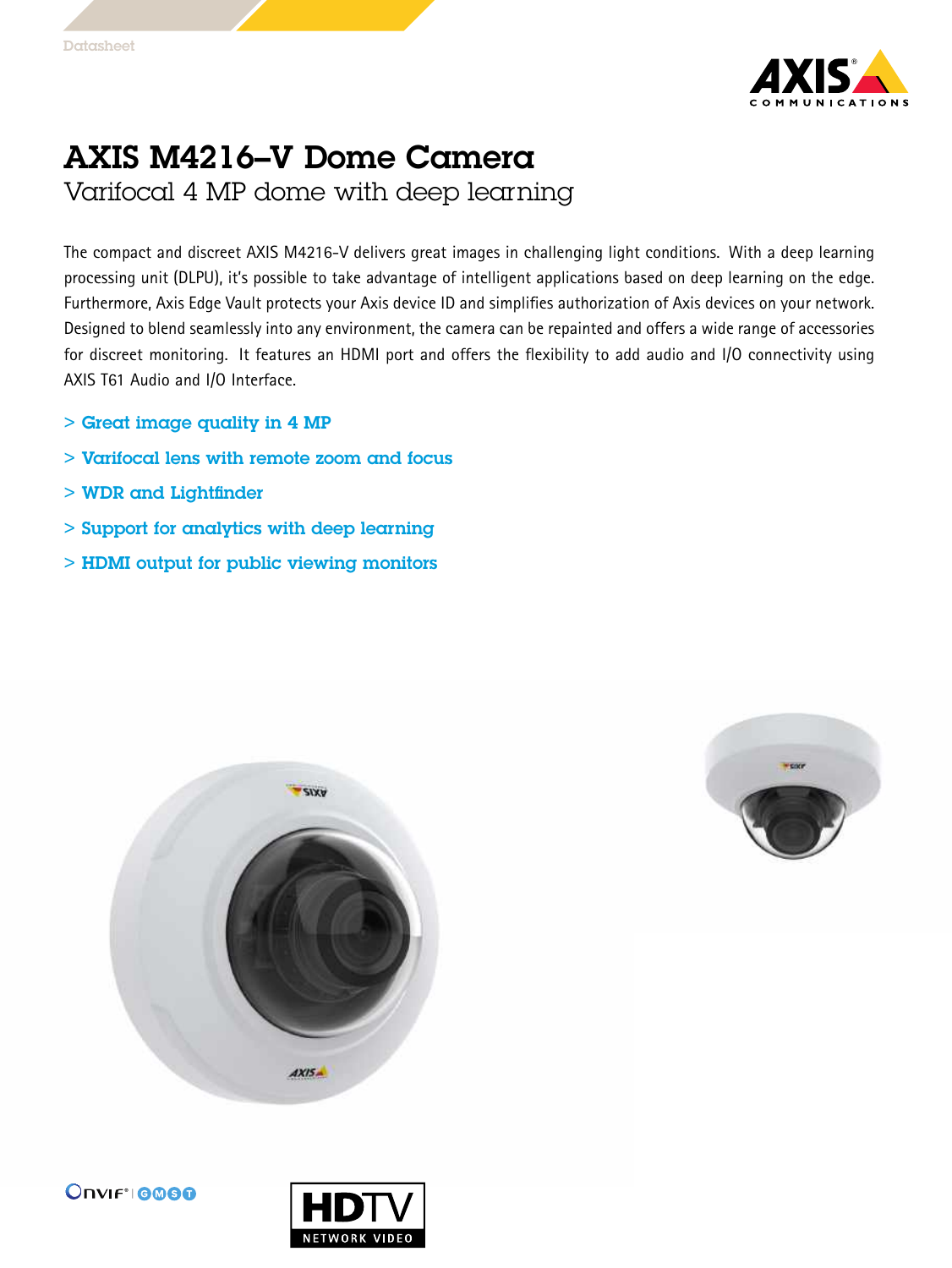## AXIS M4216–V Dome Camera

Ĺ.

| Camera                                  |                                                                                                                                                                                                                                                                                                                                                                  |  |  |  |
|-----------------------------------------|------------------------------------------------------------------------------------------------------------------------------------------------------------------------------------------------------------------------------------------------------------------------------------------------------------------------------------------------------------------|--|--|--|
| lmage sensor                            | 1/2.7" progressive scan RGB CMOS                                                                                                                                                                                                                                                                                                                                 |  |  |  |
| Lens                                    | Varifocal, 3-6 mm, F1.9 - 2.7<br>Horizontal field of view: 100°-45°<br>Vertical field of view: 72°-34°<br>Remote focus and zoom, fixed iris                                                                                                                                                                                                                      |  |  |  |
| Day and night                           | Automatic IR-cut filter                                                                                                                                                                                                                                                                                                                                          |  |  |  |
| Minimum<br>illumination                 | With Lightfinder:<br>Color: 0.18 lux at 50 IRE F2.0<br><b>B/W:</b> 0.03 lux at 50 IRE F2.0                                                                                                                                                                                                                                                                       |  |  |  |
| Shutter speed                           | 1/37500 s to 1/5 s                                                                                                                                                                                                                                                                                                                                               |  |  |  |
| Camera angle<br>adjustment              | Pan $\pm$ 180°, tilt -40 to +65°, rotation $\pm$ 105°<br>Can be directed in any direction and see the wall/ceiling                                                                                                                                                                                                                                               |  |  |  |
| System on chip (SoC)                    |                                                                                                                                                                                                                                                                                                                                                                  |  |  |  |
| Model                                   | CV25                                                                                                                                                                                                                                                                                                                                                             |  |  |  |
| Memory                                  | 1024 MB RAM, 512 MB Flash                                                                                                                                                                                                                                                                                                                                        |  |  |  |
| Compute<br>capabilities                 | Deep learning processing unit (DLPU)                                                                                                                                                                                                                                                                                                                             |  |  |  |
| Video                                   |                                                                                                                                                                                                                                                                                                                                                                  |  |  |  |
| Video<br>compression                    | H.264 (MPEG-4 Part 10/AVC) Main and High Profiles<br>H.265 (MPEG-H Part 2/HEVC) Main and High Profiles<br><b>Motion JPEG</b>                                                                                                                                                                                                                                     |  |  |  |
| Resolution                              | 2304x1728 to 320x240                                                                                                                                                                                                                                                                                                                                             |  |  |  |
| Frame rate                              | Up to 25/30 fps with power line frequency 50/60 Hz in H.264<br>and $H.265a$                                                                                                                                                                                                                                                                                      |  |  |  |
| Video streaming                         | Multiple, individually configurable streams in H.264, H.265 and<br><b>Motion JPEG</b><br>Axis Zipstream technology in H.264 and H.265<br>Controllable frame rate and bandwidth<br>VBR/MBR H.264/H.265<br>HDMI                                                                                                                                                    |  |  |  |
| Multi-view<br>streaming                 | Up to 2 individually cropped out view areas in full frame rate                                                                                                                                                                                                                                                                                                   |  |  |  |
| HDMI output                             | HDMI 1080p (16:9) @25/30 fps (50/60 Hz)<br>HDMI 720p (16:9) @50/60 fps (50/60 Hz)                                                                                                                                                                                                                                                                                |  |  |  |
| lmage settings                          | Compression, color, brightness, sharpness, contrast, white<br>balance, exposure control, motion-adaptive exposure, WDR: up<br>to 110 dB depending on scene, text and image overlay, mirroring<br>of images, privacy mask<br>Rotation: 0°, 90°, 180°, 270°, including Corridor Format                                                                             |  |  |  |
| Pan/Tilt/Zoom                           | Digital PTZ                                                                                                                                                                                                                                                                                                                                                      |  |  |  |
| Audio                                   |                                                                                                                                                                                                                                                                                                                                                                  |  |  |  |
| Audio<br>input/output                   | Two-way audio connectivity via optional AXIS T61 Audio and I/O<br>Interfaces with portcast technology                                                                                                                                                                                                                                                            |  |  |  |
| Network                                 |                                                                                                                                                                                                                                                                                                                                                                  |  |  |  |
| Security                                | Password protection, IP address filtering, HTTPS <sup>b</sup> encryption,<br>IEEE 802.1X (EAP-TLS) <sup>b</sup> network access control, digest<br>authentication, user access log, centralized certificate<br>management, brute force delay protection, signed firmware,<br>secure boot, Axis Edge Vault, Axis device ID, secure keystore (CC<br>EAL4 certified) |  |  |  |
| Supported<br>protocols                  | IPv4, IPv6 USGv6, ICMPv4/ICMPv6, HTTP, HTTPS <sup>b</sup> , TLS <sup>b</sup> , QoS Layer<br>3 DiffServ, FTP, SFTP, CIFS/SMB, SMTP, mDNS (Bonjour), UPnP®<br>SNMP v1/v2c/v3 (MIB-II), DNS/DNSv6, DDNS, NTP, RTSP, RTP,<br>TCP, UDP, IGMPv1/v2/v3, RTCP, ICMP, DHCP, ARP, SOCKS, SSH,<br>HDMI, LLDP, CDP, MQTT v3.1.1, Link-Local address (ZeroConf)               |  |  |  |
| System integration                      |                                                                                                                                                                                                                                                                                                                                                                  |  |  |  |
| Application<br>Programming<br>Interface | Open API for software integration, including VAPIX <sup>®</sup> and<br>AXIS Camera Application Platform; specifications at axis.com<br>One-click cloud connection<br>ONVIF <sup>®</sup> Profile G, ONVIF® Profile M, ONVIF® Profile S, and<br>ONVIF <sup>®</sup> Profile T, specification at onvif.org                                                           |  |  |  |
| <b>Event conditions</b>                 | Device status: above operating temperature, above or below<br>operating temperature, below operating temperature, IP address<br>removed, network lost, new IP address, system ready, within<br>operating temperature<br>Edge storage: recording ongoing, storage disruption                                                                                      |  |  |  |

|                               | I/O: manual trigger, virtual input, digital input via AXIS T61 Audio<br>and I/O Interfaces with portcast technology<br>MQTT subscribe<br>MQTT subscribe<br>Scheduled and recurring: scheduled event<br>Video: live stream open                                                                                                                                                                                                                |  |  |
|-------------------------------|-----------------------------------------------------------------------------------------------------------------------------------------------------------------------------------------------------------------------------------------------------------------------------------------------------------------------------------------------------------------------------------------------------------------------------------------------|--|--|
| <b>Event actions</b>          | MQTT publish<br>Notification: email, HTTP, HTTPS, TCP and SNMP trap<br>Overlay text, zoom preset, day/night mode<br>Pre- and post-alarm video or image buffering for recording or<br>upload<br>Record video: SD card and network share<br>Upload of images or video clips: FTP, SFTP, HTTP, HTTPS, network<br>share and email<br>External output activation via AXIS T61 Audio and I/O Interfaces<br>with portcast technology<br>MQTT publish |  |  |
| Data streaming                | Event data                                                                                                                                                                                                                                                                                                                                                                                                                                    |  |  |
| Built-in<br>installation aids | Remote zoom, remote focus                                                                                                                                                                                                                                                                                                                                                                                                                     |  |  |
| Analytics                     |                                                                                                                                                                                                                                                                                                                                                                                                                                               |  |  |
| AXIS Object<br>Analytics      | Object classes: humans, vehicles (types: cars, buses, trucks,<br>bikes)<br>Trigger conditions: line crossing, object in area<br>Up to 10 scenarios<br>Metadata visualized with color-coded bounding boxes<br>Polygon include/exclude areas<br>Perspective configuration<br><b>ONVIF Motion Alarm event</b>                                                                                                                                    |  |  |
| <b>Applications</b>           | Included<br>AXIS Object Analytics, AXIS Video Motion Detection,<br>AXIS Face Detector, active tampering alarm<br>Support for AXIS Camera Application Platform enabling<br>installation of third-party applications, see axis.com/acap                                                                                                                                                                                                         |  |  |
| General                       |                                                                                                                                                                                                                                                                                                                                                                                                                                               |  |  |
| Casing                        | IP42 water- and dust-resistant, IK08 impact-resistant,<br>polycarbonate and aluminum casing with hard-coated dome<br>Encapsulated electronics<br>Color: white NCS S 1002-B<br>For repainting instructions of casing and impact on warranty,<br>contact your Axis partner.                                                                                                                                                                     |  |  |
| Sustainability                | PVC free, BFR/CFR free, 43% recycled plastics                                                                                                                                                                                                                                                                                                                                                                                                 |  |  |
| Power                         | Power over Ethernet (PoE) IEEE 802.3af/802.3at Type 1 Class 2<br>Typical 2.8 W, max 4.4 W                                                                                                                                                                                                                                                                                                                                                     |  |  |
| <b>Connectors</b>             | RJ45 10BASE-T/100BASE-TX PoE<br>HDMI type D<br>Audio and I/O connectivity via AXIS T61 Audio and I/O Interfaces<br>with portcast technology                                                                                                                                                                                                                                                                                                   |  |  |
| <b>Storage</b>                | Support for microSD/microSDHC/microSDXC card<br>Support for SD card encryption<br>Support for recording to network-attached storage (NAS)<br>For SD card and NAS recommendations see axis.com                                                                                                                                                                                                                                                 |  |  |
| Operating<br>conditions       | 0 °C to 45 °C (32 °F to 113 °F)<br>Humidity 10-85% RH (non-condensing)                                                                                                                                                                                                                                                                                                                                                                        |  |  |
| <b>Storage</b><br>conditions  | -40 °C to 65 °C (-40 °F to 149 °F)<br>Humidity 5-95% RH (non-condensing)                                                                                                                                                                                                                                                                                                                                                                      |  |  |
| <b>Approvals</b>              | EMC<br>CISPR 24, CISPR 35, EN 55032 Class A, EN 55035,<br>EN 61000-6-1, EN 61000-6-2, FCC Part 15 Subpart B Class A,<br>ICES-3(A)/NMB-3(A), KC KN32 Class A, KC KN35,<br>RCM AS/NZS CISPR 32 Class A. VCCI Class A<br>Safety<br>IEC/EN/UL 62368-1, IS 13252<br>Environment<br>IEC 60068-2-1, IEC 60068-2-2, IEC 60068-2-14,<br>IEC 60068-2-27, IEC 60068-2-6, IEC/EN 60529 IP42,<br>IEC/EN 62262 IK08<br>Network<br>NIST SP500-267            |  |  |
| <b>Dimensions</b>             | Height: 71 mm (2.8 in)                                                                                                                                                                                                                                                                                                                                                                                                                        |  |  |